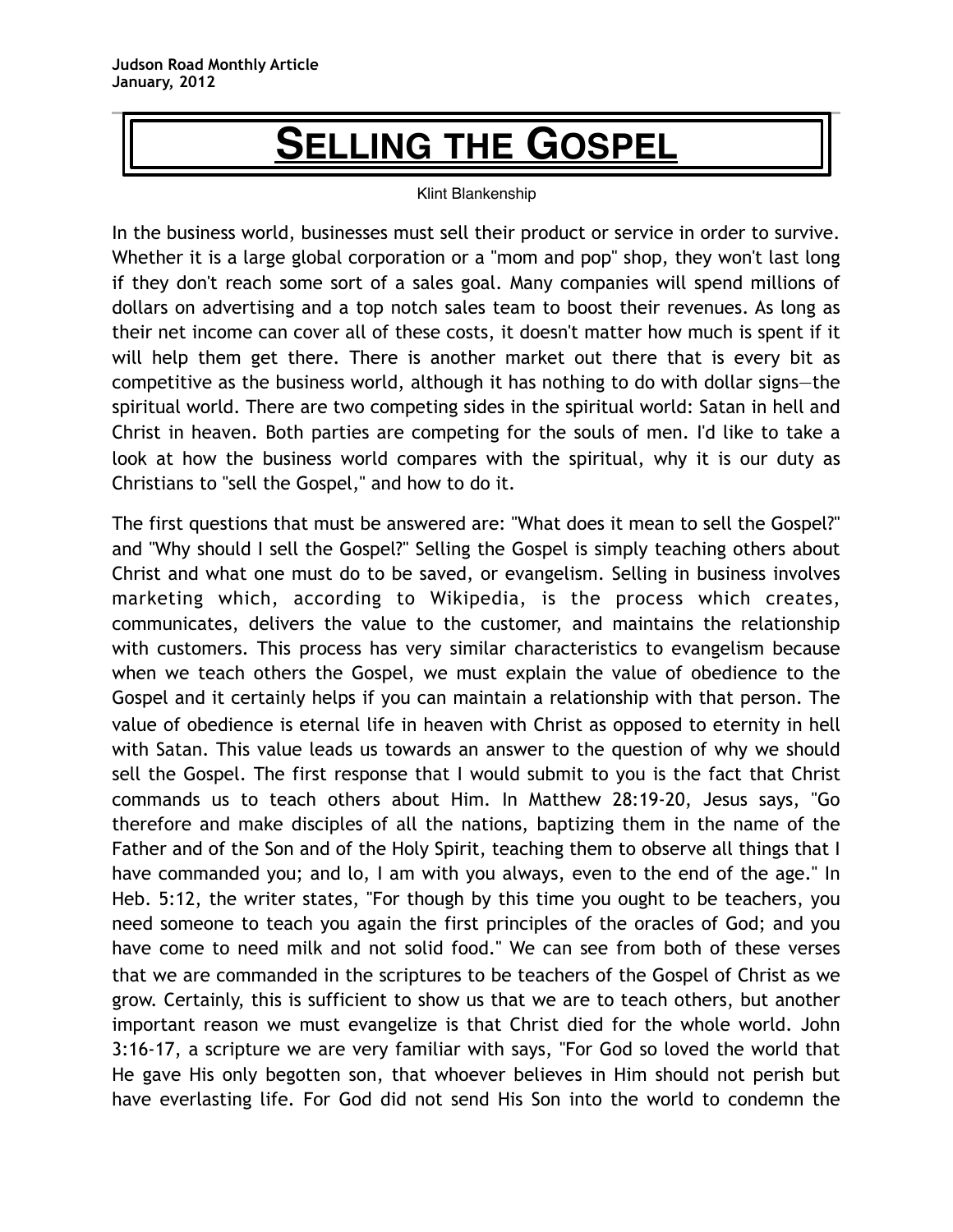world, but that the world through Him might be saved." Christ died for all of humanity and it is our duty to see that his death was in vain for no one. The souls of the lost are worth saving! Christ died for them too. Let's face it, most of us are Christians because: A) we were born into a Christian family that taught us the truth or B) someone else loved us enough that they taught us the truth. Those of us in one of those categories are extremely blessed and it is our responsibility to share those blessings with others. Another familiar scripture for most of us is found in Matt. 22:36-40, where Jesus answers the question, "Teacher, which is the great commandment in the law?" Jesus said to him, "You shall love the Lord your God with all your heart, with all your soul, and with all your mind. This is the first and great commandment. And the second is like it: You shall love your neighbor as yourself. On these two commandments hang all the Law and the Prophets." When you truly love someone you want what's best for that person. You certainly wouldn't want a loved one to suffer, and if there was joy to be had, you would want them to experience that joy. So if we love our neighbor as we love self, wouldn't it give us that much more motivation to help save them from eternal pain and suffering?

Earlier, I referenced a passage in Hebrews 5 which reveals there is a progression in the life of a Christian. The people that are to teach others are those that are knowledgeable of the scriptures and can defend the truth. In James 3:1, James states, "My brethren, let not many of you become teachers, knowing that we shall receive a stricter judgment." I have struggled with this verse trying to understand why not many were to be teachers, but when you look at the context it is understandable why James would say this to the twelve tribes scattered abroad. James is not saying that there should be only a couple of teachers per region; rather, the emphasis is, in a day where they had no New Testament Bible, to let the teachers be those who were more learned in the Gospel of Christ and perhaps those who had received the Holy Spirit. Today, we have the Bible in its complete and perfect form and we are to use it not only for personal benefit, but also for the benefit of others.

We shouldn't be discouraged from teaching because of past sins-nowhere does scripture say that one must be perfect, before he/she can teach others. However, we must remember verses like Matt. 7:4-5, "Or how can you say to your brother 'Let me remove the speck from your eye'; and look a plank is in your own eye? Hypocrite! First remove the plank from your own eye, and then you will see clearly to remove the speck from your brother's eye." The idea is that to become teachers we should be knowledgeable of the truth and repentant of our sins. If we look at our lives and we cannot say these things, we need to study and become a better student of the Gospel or we need to repent of our sins and ask forgiveness, or both. Hopefully we can see a little bit better why we should be "selling the Gospel" and when we should do so.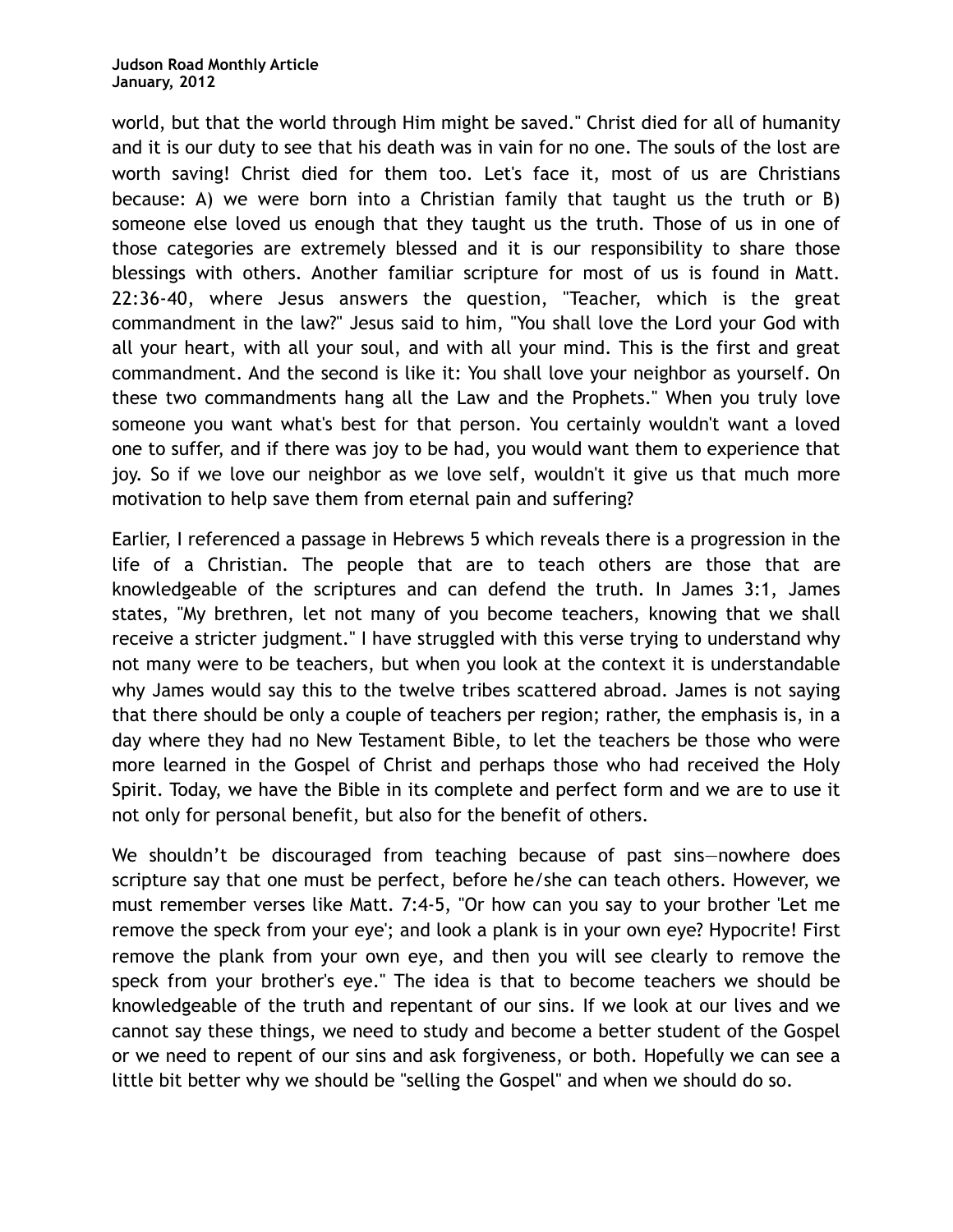Lessons on why one should evangelize are pretty common in churches today; however, sometimes we don't study enough on how we are to evangelize, or "sell the Gospel." This is where I think it is beneficial to look back at the business world and see how companies use marketing to reach new customers and maintain relationships with customers.

Advertising is a huge component of marketing and can be defined as a form of communication used to encourage or persuade an audience (viewers, readers or listeners) to continue or take some new action, according to Wikipedia. Television, radio, print publications, internet, direct mail, signage, product placement, mobile devices and sponsorships are different mediums of advertising that businesses use to promote their product or service. Sales, another important part of marketing, has different mediums as well, some of the more common being: direct sales (person to person contact), agency-based sales (ex. travel agent), retail sales, telemarketing sales, door to door sales, internet sales, mail-order sales, etc. The types of sales and marketing strategies vary from company to company depending on their particular target market, or the type of customer they are targeting. For example, lets say ABC corp. sells action-figure toys. Do you think ABC will advertise through direct mail and have a telemarketing sales strategy? Of course not! Since children (or their parents) would be the target market for their products, ABC would most likely advertise their toys on television, specifically on kids channels like Disney or Cartoon Network so that it will be seen by children. Since most people buy toys in retail stores this would be the sales strategy that ABC would attempt to employ.

What does all of this have to do with evangelism? I believe that understanding how different types of people react to different types of sales pitches, whether they be business or evangelical, can greatly improve the number of sales, or souls, gained. In the parable of the sower found in Matthew 13, we see that when the Gospel is preached it will be heard by all kinds of people. Some will not believe, some will believe only to fall away later, and some will believe and stay faithful. It's important to note that the sower doesn't discriminate as to where the seed falls (that is, to whom the word is preached). All are worthy to hear the Gospel; what they do with it is their responsibility. Like the business world, due to increasing denominationalism, Christian doctrines have become very competitive and, to use another business term, market-share is tough to gain. So, how do I sell people, or convince people, to obey the Gospel? When the apostle Paul preached to a new group of people, usually he would establish some common ground and build rapport with them before revealing their need to repent and obey the Gospel. This is exactly how sales people operate. It works for them and it worked for Paul, why wouldn't it work for you or me? The person that you are teaching should feel the love and genuine care and concern for their soul when you are speaking to them (after all, they are your neighbor and you do